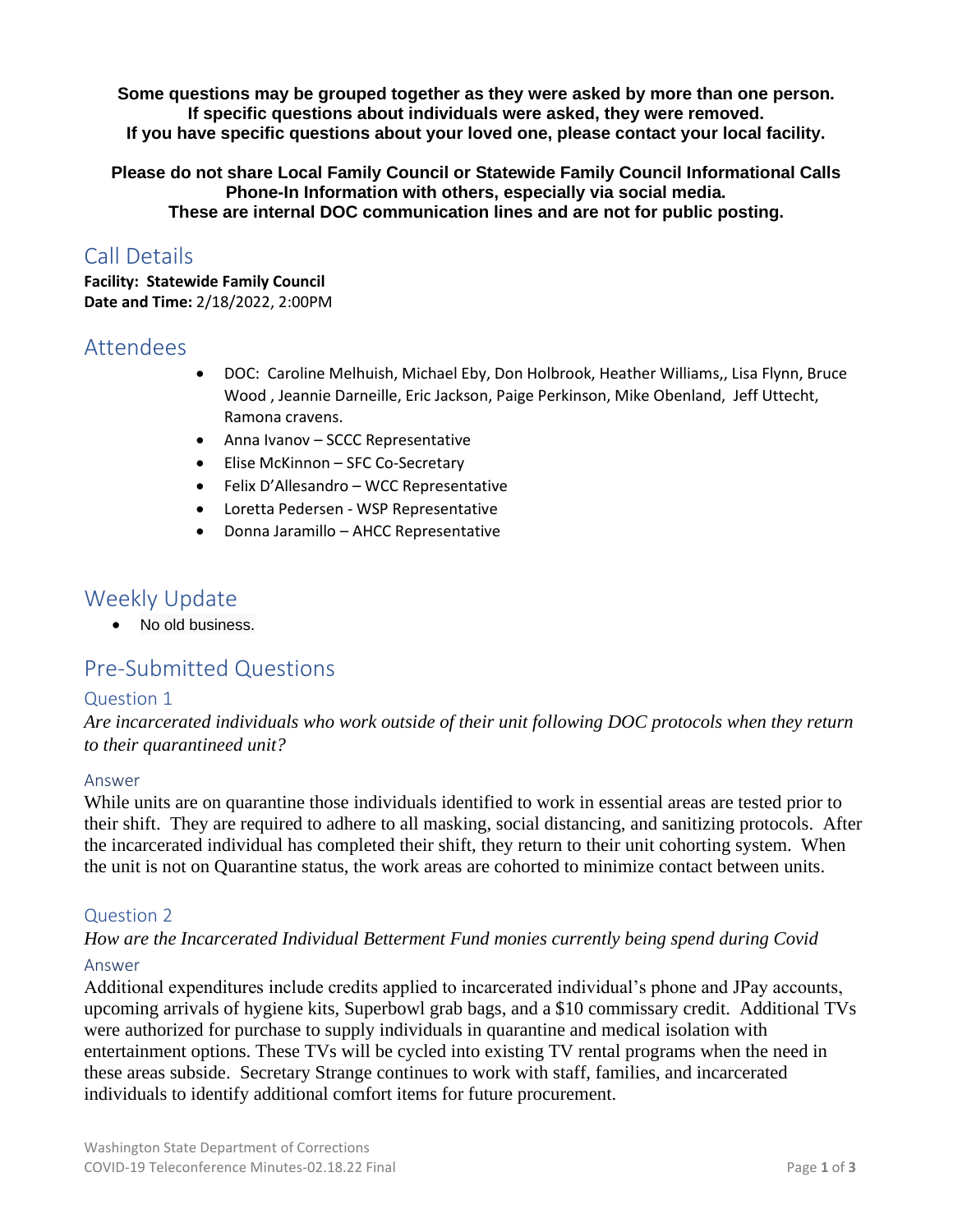### Question 3a

*How does the Department of Corrections train non-medical staff to complete serial testing?*

#### Answer

Non-medical staff are trained by a "train-the-trainer" model. The Facility Branch Director for Testing Teams is responsible for scheduling and providing training as well as for conducting quality assurance of testing procedures and testing integrity at the local level.

#### Question 3b

*Is there retraining?*

#### Answer

Re-training opportunities and extended training is offered at the statewide level as our testing kit vendors update or change the test technology. All testing team members statewide are required to attend the mandatory training conducted via the TEAMs platform. Testing Team Branch Directors and/or Team Leaders attend a weekly meeting with the HQ Team Leaders where they are reminded to incorporate quality assurance of testing procedures as part of their continuous check ins with Testing Team members.

### Question 3c

#### *Who oversees serial testing?*

#### Answer

Serial/Rapid Antigen Testing (RAT) for the incarcerated population is overseen by the Infection Prevention Nurse (IPN) and clinical staff.

# Additional Questions/Comments

- Question: To be added to the SFC meeting on 2/25/22
	- $\circ$  How do incarcerated individuals who are working on the outside, who have tested negative multiple times become positive? To be added at next week's meeting.
- Question: Is there a plan for when DOC opens back up again?
	- o This is happening every day. Plans cannot be publicized until they are final.
- Question: Can food be ordered now for hot breakfast when DOC opens back up again instead of having to wait weeks to order?
	- o Don Holbrook to investigate.
- Question: How is DOC preparing to move on from the pandemic?
	- o DOC is preparing every day for the future.
- Question: Can Clinical staff come to this meeting?
	- o Jeff Uttecht will work on for next week.
- Comment: Families feel that their suggestions have not been considered.
	- $\circ$  On the ordering of comfort items suggested by families from the IIBF funds, an order was placed, but there was a supply chain issue. The Procurement department is working on rectifying.
- Comment: Regarding the credits that went out, there were people in isolation that were missed. However, there is a solution underway to help so it does not happen next time.